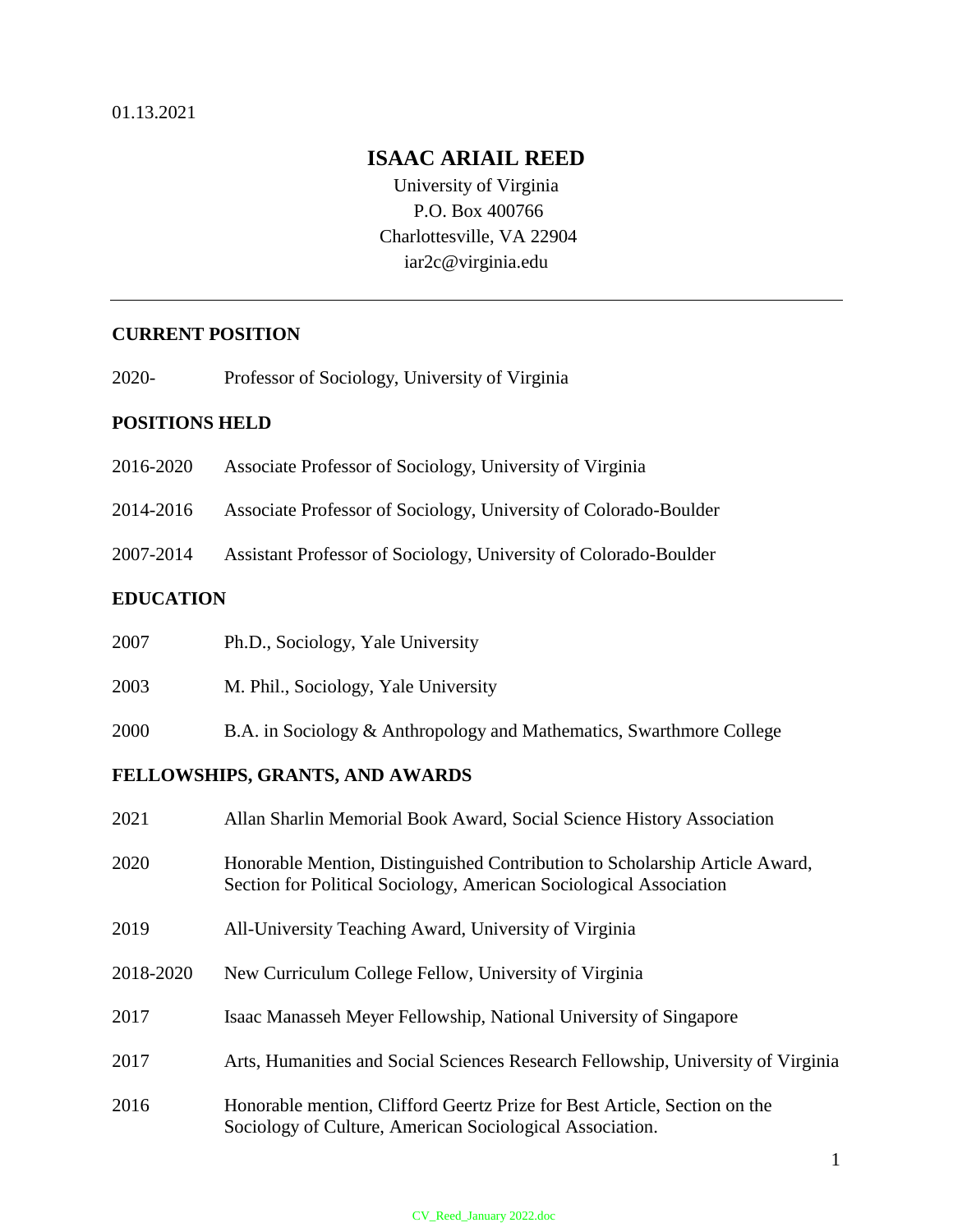| 2015      | Lewis A. Coser Award for Theoretical Agenda Setting                                                                                                                                          |
|-----------|----------------------------------------------------------------------------------------------------------------------------------------------------------------------------------------------|
| 2014-2015 | Visiting Fellow, Virginia Foundation for the Humanities                                                                                                                                      |
| 2014      | American Council of Learned Societies Fellowship                                                                                                                                             |
| 2014      | Honorable Mention, Theory Prize for Best Book, American Sociological<br>Association, Section on Theory                                                                                       |
| 2014      | Junior Theorist Award, American Sociological Association Section on Theory, for<br>"Power: Relational, Discursive, and Performative Dimensions"                                              |
| 2012      | Honorable Mention, Mary Douglas Prize for Best Book, American Sociological<br>Association, Section on the Sociology of Culture                                                               |
| 2011      | CU Population Center Rapid Response Grant for "Historical Demography and<br>Imperial Instability"                                                                                            |
| 2009      | Dean's Fund for Excellence Award, University of Colorado, Boulder                                                                                                                            |
| 2009      | Sage Excellence and Innovation Award<br>Awarded to best article published in <i>Cultural Sociology</i> in 2007 and 2008.                                                                     |
| 2008      | Marvin B. Sussman Dissertation Prize, Yale University<br>Awarded to best dissertation filed in the Yale Sociology department the previous<br>year.                                           |
| 2007-     | Faculty Fellow, Center for Cultural Sociology, Yale University.                                                                                                                              |
| 2007      | Honorable Mention, Best Student Paper, Theory Section of the American<br>Sociological Association for "Three Approaches to Sociological Knowledge:<br>Realism, Normativism, Interpretivism." |
| 2006-7    | Robert M. Leylan Dissertation Award, Yale University.<br>Awarded to the 5 best dissertations-in-progress from across the social sciences at<br>Yale.                                         |
| 2005      | John F. Enders Fellowship, Yale University                                                                                                                                                   |
| 2004      | Graduate Fellow, American Academy of Political and Social Science                                                                                                                            |
| 2003-7    | Junior Fellow, Center for Cultural Sociology, Yale University                                                                                                                                |
| 2000      | Bramson Prize, Best Senior Thesis in Sociology & Anthropology, Swarthmore<br>College                                                                                                         |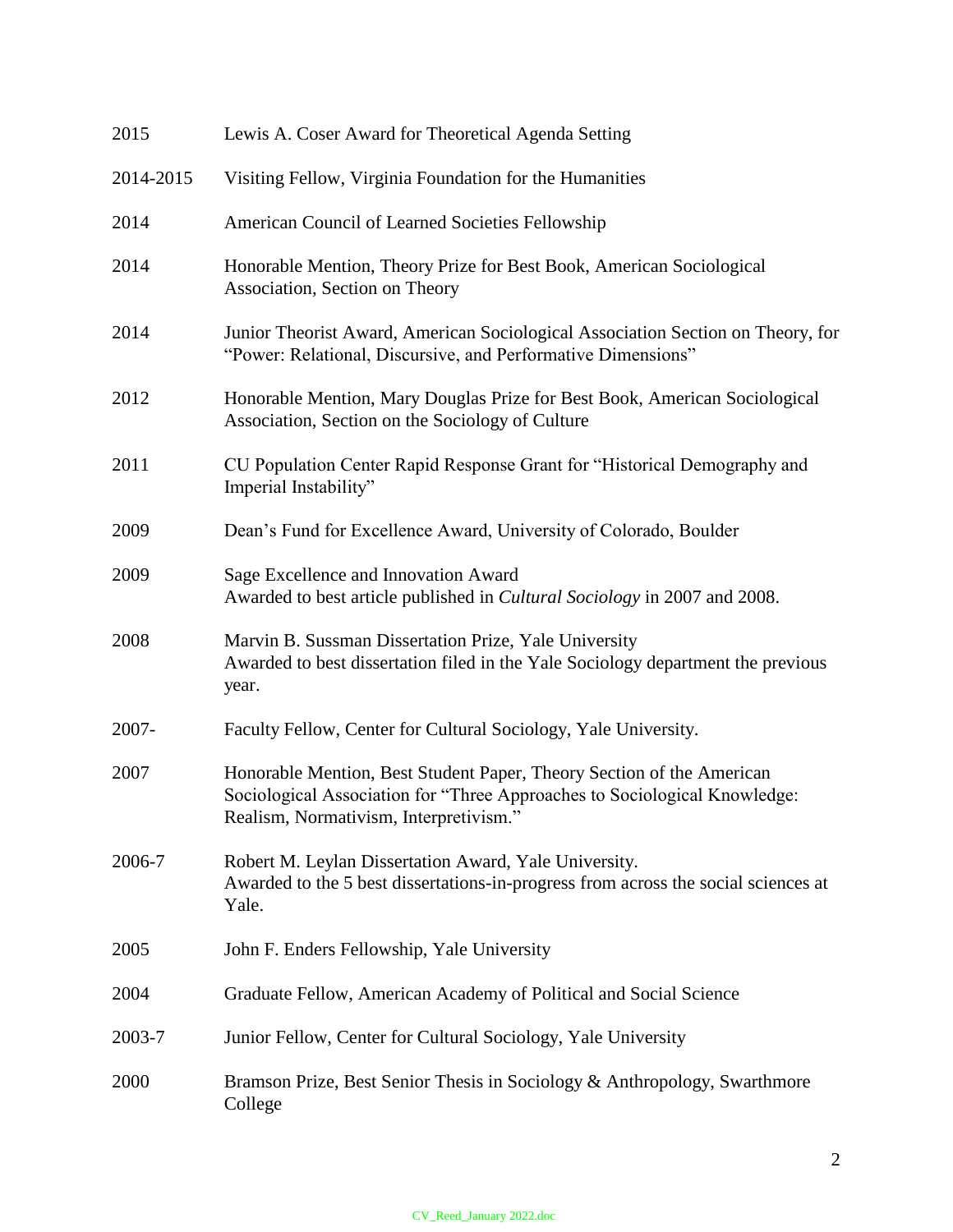## **PUBLICATIONS**

### **Authored Books**

*Sociology as a Human Science: Essays on Interpretation and Causal Pluralism.* Palgrave-MacMillan. Under contract, delivery of manuscript February 21, 2022.

*Power in Modernity: Agency relations and the creative destruction of the King's Two Bodies.*  Chicago: University of Chicago Press. 2020.

Allan Sharlin Memorial Book Award, Social Science History Association. Symposia dedicated to Power in Modernity in *Cultural Sociology, Journal of Political Power*; Long review and reply in *International Journal of Politics, Culture and Society* and *American Journal of Cultural Sociology* (forthcoming); reviewed in *American Historical Review, British Journal of Sociology, Social Forces* and *Tsinghua Sociological Review.*

*Interpretation and Social Knowledge: On the use of theory in the human sciences.* Chicago: University of Chicago Press, 2011.

Honorable Mention, Mary Douglas Prize for Best Book, Section on the Sociology of Culture, American Sociological Association; Honorable Mention, Theory Prize, Section on Theory, American Sociological Association; Symposia dedicated to *Intepretation and Social Knowledge* in *Ethnography* (18[1], 2017)*, Czech Sociological Review* (51[3], 2015)*, Trajectories* (24[2], 2013).

Translation: *Interpretation und Sozialtheorie* (tr. Ursel Schäfer, introduction by Thomas Hoebel) Hamburger Edition. In Press.

## **Edited Books**

Neil Gross, Isaac Ariail Reed, and Christopher Winship, editors. *The New Pragmatist Sociology: Inquiry, Agency, and Democracy.* Columbia University Press. In Press.

Claudio Benzecry, Monika Krause, and Isaac Ariail Reed, editors. *Social Theory Now.* Chicago: University of Chicago Press, 2017.

Translated: *La Teoría Social, Ahora: Nuevas Corrientes, Nuevas Discusiones.* Buenos Aires: Siglo XXI Editores.

Symposia on *Social Theory Now* in *Section Culture* (v. 30 n. 1, 2018) and *Perspectives*  (v. 39, 2, 2017)

Isaac Ariail Reed and Jeffrey C. Alexander, editors. *Meaning and Method: The Cultural Approach to Sociology*. Boulder, CO: Paradigm Publishers, 2009.

Isaac Ariail Reed and Jeffrey C. Alexander, editors. *Culture, Society, and Democracy: The Interpretive Approach*. Boulder, CO: Paradigm Publishers, 2007.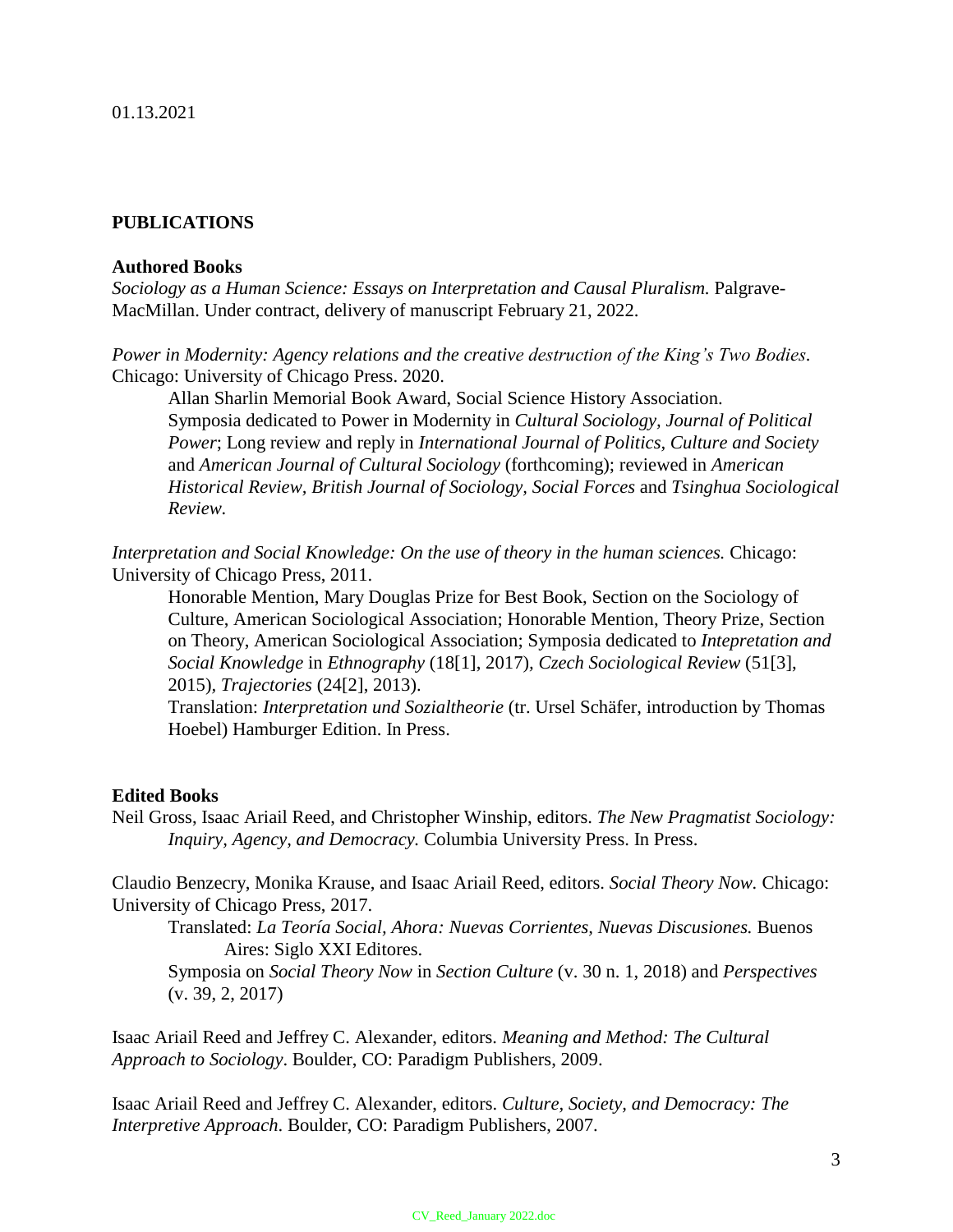# **Articles in Peer-Reviewed Journals**

| 2021 | 代理关系、异他与"国王的两个身体" ("Agency, Alterity, and the 'King's Two<br>Bodies"") Tsinghua Sociological Review No. 16: 1-16.                                                                                                                                                                                                                                                                                                                                                                                                                                                                                                           |
|------|-----------------------------------------------------------------------------------------------------------------------------------------------------------------------------------------------------------------------------------------------------------------------------------------------------------------------------------------------------------------------------------------------------------------------------------------------------------------------------------------------------------------------------------------------------------------------------------------------------------------------------|
| 2019 | "Meaning and modularity: The Multivalence of 'Mechanism' in Sociological<br>Explanation." Sociological Theory 37 (3): 234-256. (With Carly Knight)                                                                                                                                                                                                                                                                                                                                                                                                                                                                          |
| 2019 | "Violence and its Interpretations: Towards a Semiotic Theory of<br>State Power."Journal of Political Power 12 (2): 177-199 (With Abigail Cary<br>Moore).                                                                                                                                                                                                                                                                                                                                                                                                                                                                    |
| 2019 | "Performative State Formation in the Early American Republic" American<br>Sociological Review 84(2): 334-367.                                                                                                                                                                                                                                                                                                                                                                                                                                                                                                               |
| 2018 | "Agency, Power, Modernity: A Manifesto for Social Theory" European Journal<br>of Cultural and Political Sociology 6(1): 6-50 (With Michael Weinman).<br>[Response by Risto Heiskala: 'On agency/power, meanings/materialities, and<br>political conjuncture in the US and Europe: Comments on Reed and Weinman."<br>European Journal of Cultural and Political Sociology 6(1): 51-67.]<br>[Response to response by Heiskala: Vasfiye Toprak, Isaac Ariail Reed, and<br>Michael Weinman, "Agency, Action and Projects: A response to Risto Heiskala,"<br>European Journal of Cultural and Political Sociology 6(3): 365-371] |
| 2018 | "Power and the French Revolution: Toward a Sociology of Sovereignty"<br>Historická Sociologie 10 (1): 45-70                                                                                                                                                                                                                                                                                                                                                                                                                                                                                                                 |
| 2017 | "Chains of power and their representation" Sociological Theory 35(2): 87-117                                                                                                                                                                                                                                                                                                                                                                                                                                                                                                                                                |
| 2017 | "Ethnography, Theory, and Sociology as a Human Science." Ethnography 18(1):<br>107-129.                                                                                                                                                                                                                                                                                                                                                                                                                                                                                                                                     |
| 2017 | "Ratio via Machina: Three Standards of Mechanistic Explanation in Sociology."<br>Sociological Methods and Research 46(4): 715-738. (With Natalie B. Aviles)                                                                                                                                                                                                                                                                                                                                                                                                                                                                 |
| 2016 | "Between Structural Breakdown and Crisis Action: Interpretation in the Whiskey<br>Rebellion and the Salem Witch Trials." Critical Historical Studies. 3(1): 27-64.                                                                                                                                                                                                                                                                                                                                                                                                                                                          |
| 2015 | "Deep culture in action: resignification, synecdoche, and metanarrative in the<br>moral panic of the Salem Witch Trials." Theory and Society 44(1): 65-94.<br>[Honorable mention, Clifford Geertz Prize for Best Article, Section on the<br>Sociology of Culture, American Sociological Association.]                                                                                                                                                                                                                                                                                                                       |
| 2015 | "Theory and Contrastive Explanation in Ethnography." Sociological Methods and<br>Research 44(4): 585-635 (with Paul Lichterman).                                                                                                                                                                                                                                                                                                                                                                                                                                                                                            |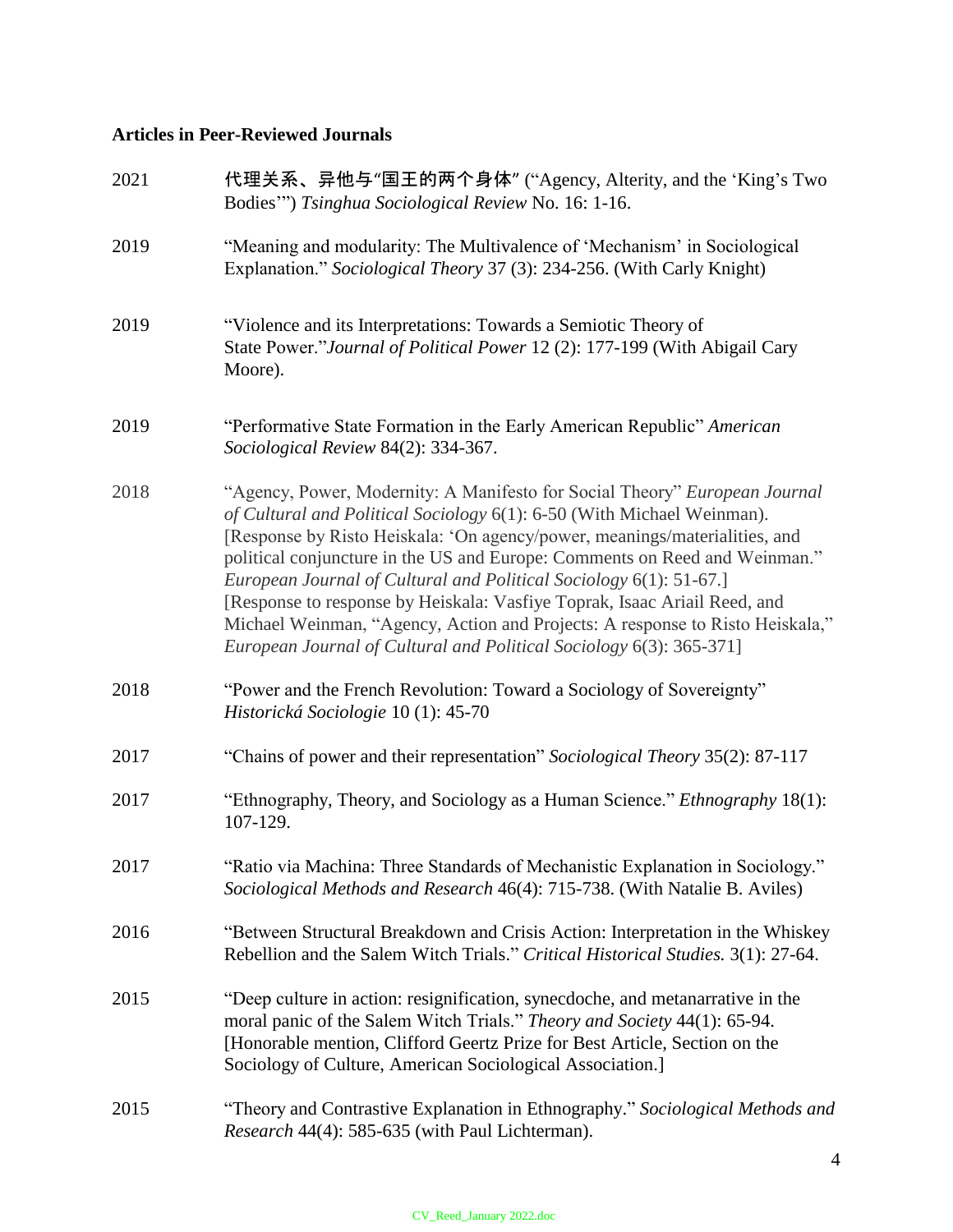## 01.13.2021

| "Formation Stories and Causality in Sociology" Sociological Theory 32(4): 259-<br>282. (With Daniel Hirschman)                                                                                                                                                                                                                                                                                                                                                                                                  |
|-----------------------------------------------------------------------------------------------------------------------------------------------------------------------------------------------------------------------------------------------------------------------------------------------------------------------------------------------------------------------------------------------------------------------------------------------------------------------------------------------------------------|
| "Power: Relational, Discursive, and Performative Dimensions" Sociological<br>Theory. 31(3): 193-218.<br>[Winner, Junior Theorist Prize, Theory Section, American Sociological<br>Association]<br>[Translated: "Poder: dimensões relacional, discursiva e performática." Sociedade<br>e Estado (Brasil) 29(2): 473-510, 2014.]                                                                                                                                                                                   |
| "Charismatic Performance: A Study of Bacon's Rebellion" American Journal of<br>Cultural Sociology 1(2): 1-35.                                                                                                                                                                                                                                                                                                                                                                                                   |
| "Culture in the Transitions to Modernity: Seven Pillars of a New Research<br>Agenda" Theory and Society 40: 247-272. (With Julia Adams)                                                                                                                                                                                                                                                                                                                                                                         |
| "Epistemology Contextualized: Social-Scientific Knowledge in a Postpositivist<br>Era" Sociological Theory 28 (1): 20-39.                                                                                                                                                                                                                                                                                                                                                                                        |
| "Social Science as Reading and Performance: A Cultural-Sociological<br>Understanding of Epistemology" European Journal of Social Theory 12(1): 21-<br>41. (With Jeffrey Alexander)                                                                                                                                                                                                                                                                                                                              |
| "Maximal Interpretation in Clifford Geertz and the Strong Program in Cultural<br>Sociology: Towards a New Epistemology" Cultural Sociology 2(2): 187-200.<br>Reprinted: pp. 65-77 in Jeffrey C. Alexander, Philip Smith, and Matthew Norton,<br>eds. Interpreting Clifford Geertz: Cultural Investigations in the Social Sceinces.<br>New York: Palgrave-Macmillan. 2011.                                                                                                                                       |
| "Justifying Sociological Knowledge: From Realism to Interpretation,"<br><i>Sociological Theory.</i> 26 (2): 101-129.                                                                                                                                                                                                                                                                                                                                                                                            |
| "Why Salem Made Sense: Culture, Gender, and the Puritan<br>Persecution of Witchcraft." Cultural Sociology 1 (2), July: 209-234.<br>Winner, Sage Excellence and Innovation Award for Best Article published in<br>Cultural Sociology in 2007 and 2008.<br>Translated: "El sentido de Salem: cultura, genero y la persecucion puritan de la<br>brujeria," pp. 45-82 in Claudio Benzecry, editor, Hacia una nueva sociologia<br>cultural. Mapas, dramas y practicas. Buenos Aires: Universidad de Qulimes.<br>2012 |
|                                                                                                                                                                                                                                                                                                                                                                                                                                                                                                                 |

# **Book Chapters (\*=peer-reviewed)**

In Press "Pragmatist Sociology: Histories and Possibilities," in *The New Pragmatist Sociology,* edited by Neil Gross, Isaac Ariail Reed, and Christopher Winship.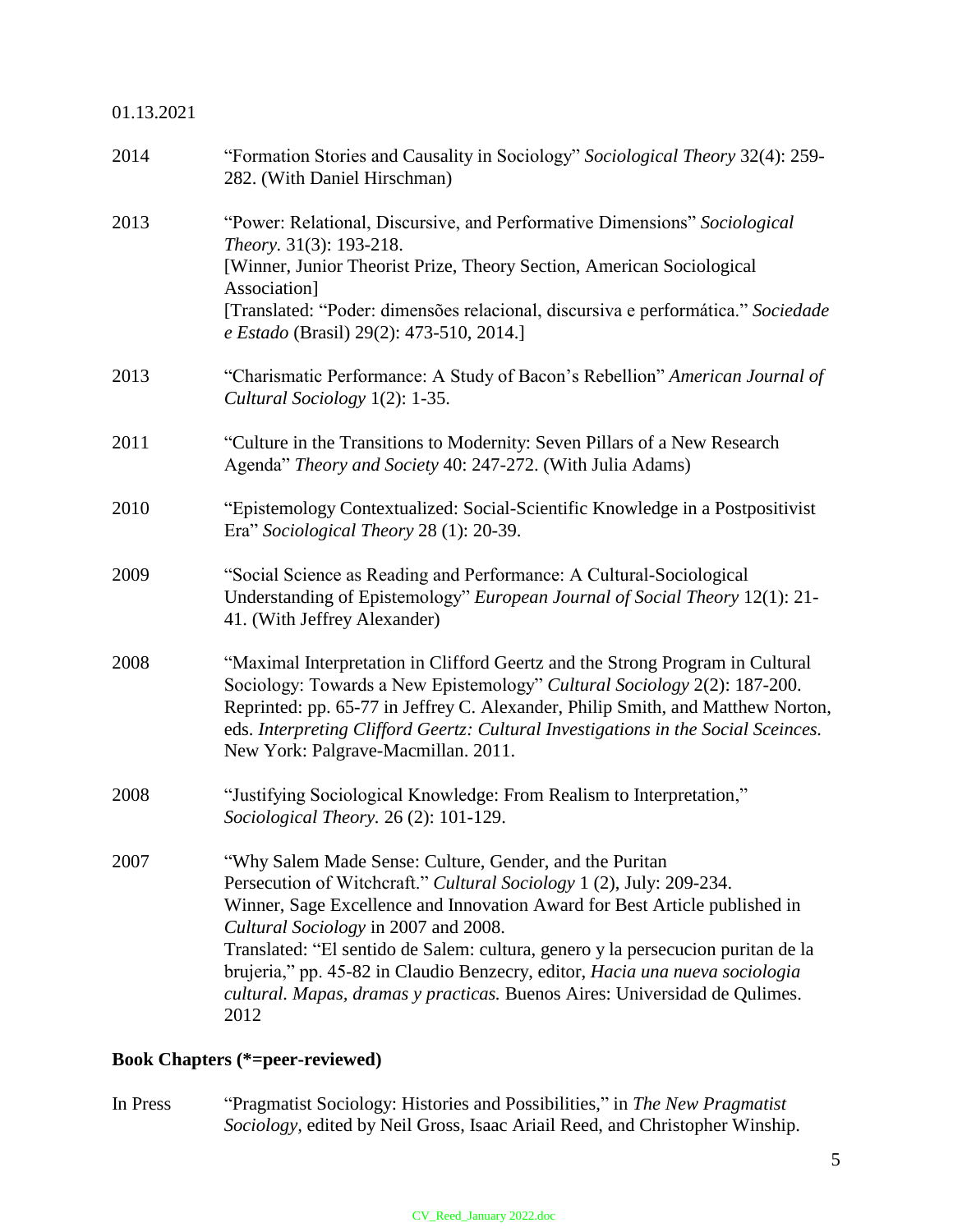|          | (With Neil Gross and Christopher Winship.)*                                                                                                                                                                                                                                                                                            |
|----------|----------------------------------------------------------------------------------------------------------------------------------------------------------------------------------------------------------------------------------------------------------------------------------------------------------------------------------------|
| In Press | "Pragmatist Comparative-Historical Sociology," in The New Pragmatist<br>Sociology, edited by Neil Gross, Isaac Ariail Reed, and Christopher Winship.<br>Columbia University Press. (With Paul Lichterman.)*                                                                                                                            |
| 2021     | "Hermeneutics and Performance in Social Theories of Power" Handbook of<br>Classcial Sociological Theory, edited by Seth Abrutyn and Omar Lizardo.<br>Springer. (With Abigail Cary Moore and Vasfiye Betül Torpak)                                                                                                                      |
| 2019     | "Rationality/Rationalization," in The Cambridge Habermas Lexicon, edited by<br>Amy Allen and Eduardo Mendieta. New York: Cambridge University Press.<br>(With Abigail Cary Moore)                                                                                                                                                      |
| 2018     | "Jefferson's Two Bodies: Interpretations of a Statue at the University of Virginia,"<br>pp. 64-84 in #Charlottesville: Before and Beyond, edited by Christophere<br>Howard-Woods, Maryam Omidi, and Colin Laidley. New York: Public Seminar<br>Books.<br>[Abbreviated versions featured at Publicseminar.org and europenowjournal.org] |
| 2017     | "Introduction: Social Theory Now," in Social Theory Now, edited by Claudio<br>Benzecry, Monika Krause and Isaac Ariail Reed. Chicago: University of Chicago<br>Press. (With Claudio Benzecry and Monika Krause)                                                                                                                        |
| 2017     | "On the very idea of cultural sociology," in Social Theory Now, edited by Claudio<br>Benzecry, Monika Krause and Isaac Ariail Reed. Chicago: University of Chicago<br>Press.                                                                                                                                                           |
| 2016     | "What is Interpretive Explanation in Sociohistorical Analysis?" In Inheriting<br>Gadamer: New Directions in Philosophical Hermeneutics, edited by Georgia<br>Warnke. Edinburgh University Press.                                                                                                                                       |
| 2014     | "The Unsettlement of Communities of Inquiry," in Theorizing in the Social<br>Sciences, edited by Richard Swedberg. Stanford University Press. (With Mayer N.<br>$Zald)*$                                                                                                                                                               |
| 2012     | "Cultural Sociology as a Post-positivist Research Program," in The Oxford<br>Handbook of Cultural Sociology, edited by Jeffrey Alexander, Philip Smith, and<br>Ron Jacobs. New York: Oxford University Press                                                                                                                           |
| 2011     | "Hermeneutics and Sociology: Deepening the Interpretive Perspective," in New<br>Directions in Sociology: Essays on Theory and Methodology in the $21^{st}$ Century,<br>edited by Michael DeCesare and Ieva Zake. Jefferson, NC: McFarland Publishers.<br>(With Benjamin Lamb-Books).                                                   |
| 2009     | "Culture as Object and Approach in Sociology," in Meaning and Method: The<br>Cultural Approach to Sociology, edited by Isaac Reed and Jeffrey Alexander.                                                                                                                                                                               |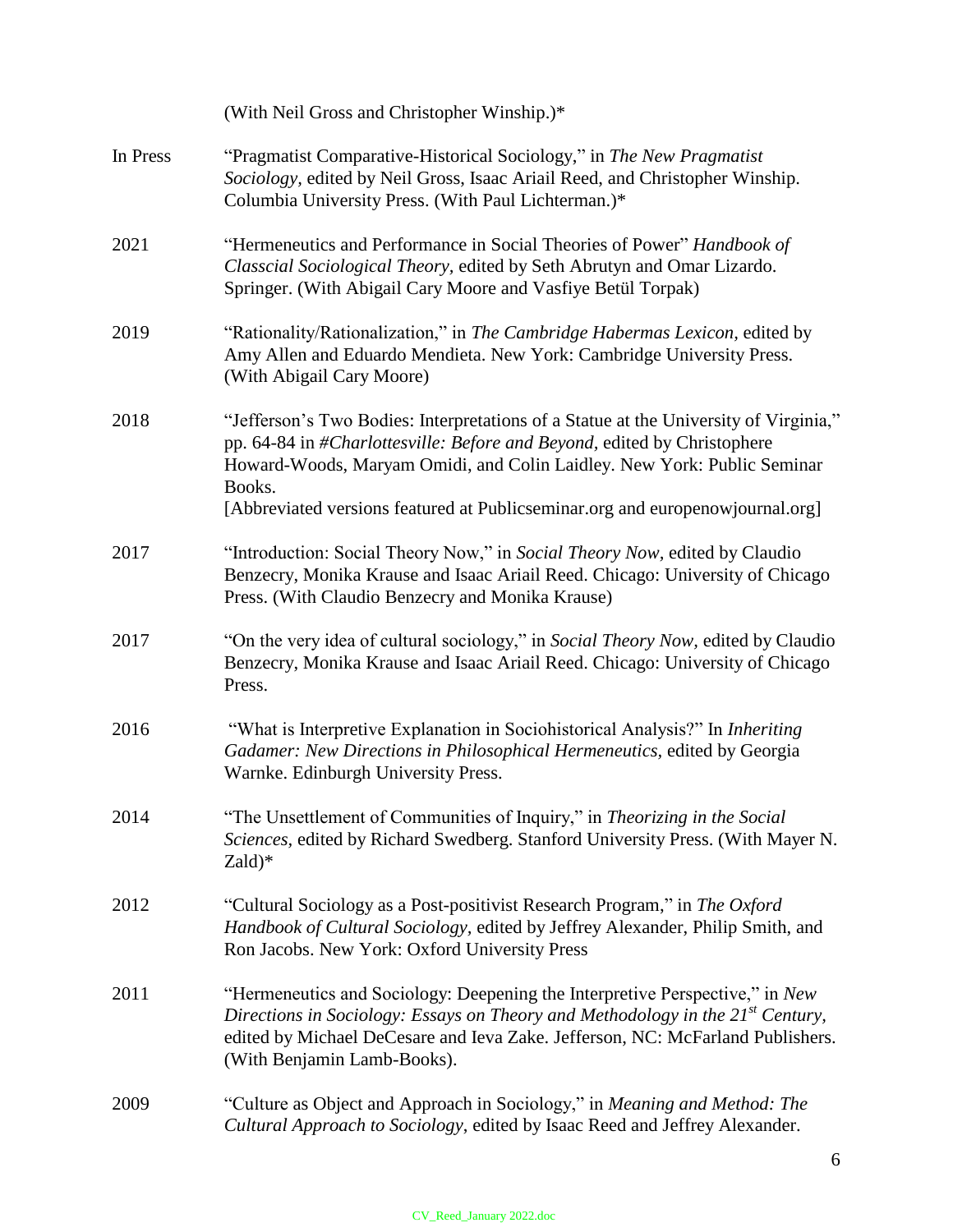| 01.13.2021                                       |                                                                                                                                                                                                                                                                                   |
|--------------------------------------------------|-----------------------------------------------------------------------------------------------------------------------------------------------------------------------------------------------------------------------------------------------------------------------------------|
|                                                  | Boulder, CO: Paradigm Publishers.                                                                                                                                                                                                                                                 |
| 2008                                             | "Cultural Sociology," in The New Blackwell Companion to Social Theory, edited<br>by Bryan Turner. Oxford, UK: Wiley-Blackwell. (With Jeffrey Alexander)                                                                                                                           |
| 2007                                             | "Cultural Sociology and the Democratic Imperative," Culture, Society,<br>and Democracy, edited by Isaac Reed and Jeffrey Alexander. Boulder, CO:<br>Paradigm Publishers.                                                                                                          |
| 2006                                             | "Social Dramas, Shipwrecks, and Cockfights: Conflict and Complicity in Social<br>Performance," in Social Performance: Symbolic Action, Cultural Pragmatics, and<br>Ritual, edited by Jeffrey Alexander, Bernhard Giesen, and Jason Mast. New York:<br>Cambridge University Press. |
| 2006                                             | "Culture," The Cambridge Dictionary of Sociology, ed. Bryan S. Turner. (With<br>Jeffrey Alexander).                                                                                                                                                                               |
| 2004                                             | "Positivism," in The Social Science Encyclopedia, edited by Adam Kuper and<br>Jessica Kuper. Routledge. (With Jeffrey Alexander).                                                                                                                                                 |
| <b>Invited essays and scholarly commentaries</b> |                                                                                                                                                                                                                                                                                   |

| 2021 | "Power in Modernity: A Discussion among Mark Haugaard, Clarissa Hayward,<br>and Jonathan G. Heaney of Power in Modernity: Agency Relations and the<br>Creative Destruction of the King's Two Bodies, by Isaac Ariail Reed, with a reply<br>by Isaac Reed." Journal of Political Power 14(3): 520-545.<br>10.1080/2158379X.2021.1991697 |
|------|----------------------------------------------------------------------------------------------------------------------------------------------------------------------------------------------------------------------------------------------------------------------------------------------------------------------------------------|
| 2021 | "Debating the Dimensions: Amy Allen, Rainer Forst, and Isaac Ariail Reed in<br>dialogue-review of The Four Dimensions of Power by Mark Haugaard." 14(3):<br>493-519, https://doi.org/10.1080/2158379X.2021.1972745                                                                                                                     |
| 2021 | "Order, Delegation, and Exclusion in the Negative Space of Political Modernity:<br>A Reply to My Critics." Cultural Sociology, pp. 1-10.<br>https://doi.org/10.1177/17499755211050451                                                                                                                                                  |
| 2021 | "Resisting the Revenge of the Romantic Hegel: A Reply to Werner Binder's<br>Essay on Power in Modernity: Agency Relations and the Creative Destruction of<br>the King's Two Bodies." International Journal of Politics, Culture, and Society,<br>pp. 1-25. https://doi.org/10.1007/s10767-021-09396-6                                  |
| 2020 | "Coda: Crossing Companies, Theory of Agency and Early Modern Europeanm<br>Empire," Journal of World History 31 (3): 477-497. (With Julia Adams)                                                                                                                                                                                        |
| 2020 | "Sigmund Freud and Social Theory Manqué: A note on the publication of Howard<br>Kaye's Freud as a Social and Cultural Theorist," Society 57: 281-286.                                                                                                                                                                                  |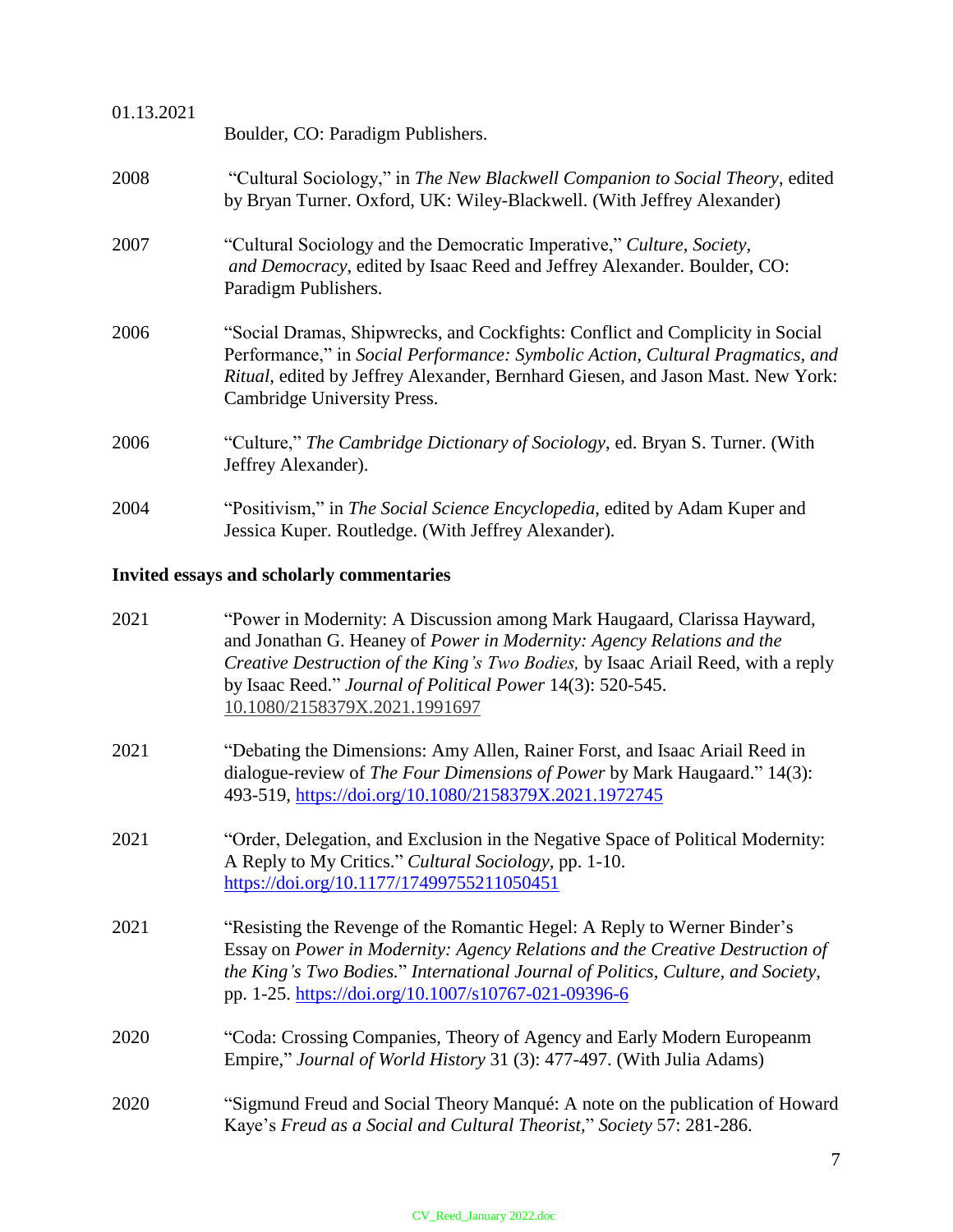| 2019    | "The King's Two Bodies and the Crisis of Liberal Modernity," The Hedgehog<br>Review. 21(3): 56-78.                                                                                         |
|---------|--------------------------------------------------------------------------------------------------------------------------------------------------------------------------------------------|
| 2019    | "Agency, action, and projects: A response to Risto Heiskala." European Journal<br>of Cultural and Political Sociology 6 (3): 365-371 (with Vasfiye Toprak and<br>Michael Wienman).         |
| 2015    | "Counting, interpreting, and their potential interrelation in the human sciences"<br>American Journal of Cultural Sociology. 3(3): 353-364.                                                |
| 2015    | "Interpretive Explanation and its Discontents: Author's Reply to Commentaries"<br>Czech Sociological Review 51(3): 532-545.                                                                |
| 2015    | "Can there be a Bourdieusian theory of crisis? On historical change and social<br>theory" History and Theory 54(2): 269-276.                                                               |
| 2014    | "When Acceleration Negates Progress: Review Essay on Hartmut Rosa's Social<br>Acceleration: A New Theory of Modernity" Contemporary Sociology 43 (6): 820-<br>823.                         |
| Revised | "Hartmut Rosa's project for critical theory" Thesis Eleven 133(1): 122-129. 2016.                                                                                                          |
| 2013    | "Science, Democracy and Sociology in the 21 <sup>st</sup> Century: Response to<br>Cruickshank's 'Anti-authority'" Social Epistemology Review and Reply<br>Collective. 2(12): 40-45.        |
| Revised | "Science, Democracy and the Sociology of Power" in Democratic Problem-<br>Solving: Dialogues in Social Epistemology edited by Justin Cruickshank and<br>Raphael Sassower. Routledge. 2017. |
| 2013    | "Theoretical labors necessary for a global sociology: Critique of Raewyn<br>Connell's Southern Theory" Political Power and Social Theory. Volume 25: 157-<br>171                           |
| 2012    | "Comment On Swedberg: On the Politics and Culture of Theorizing-as-<br>Abduction" Sociologica n. 2: 1-6.                                                                                   |
| 2012    | "Analytical Sociology: Appreciation and Ambivalence" Sociologica, n.1: 1-8.                                                                                                                |
| 2010    | "Modernity and social knowledge reconsidered: On John R. Hall's <i>Apocalypse</i> "<br>Qualitative Sociology 33 (4): 575-581.                                                              |
| 2008    | "Social Theory, Post-post-positivism, and the Question of Interpretation"<br>International Sociology 23 (5): 665-675.                                                                      |
| 2003    | "Structural Hermeneutics and the Possibility of a Cultural Science" Yale Journal<br>of Sociology 3 (Fall): 105-111.                                                                        |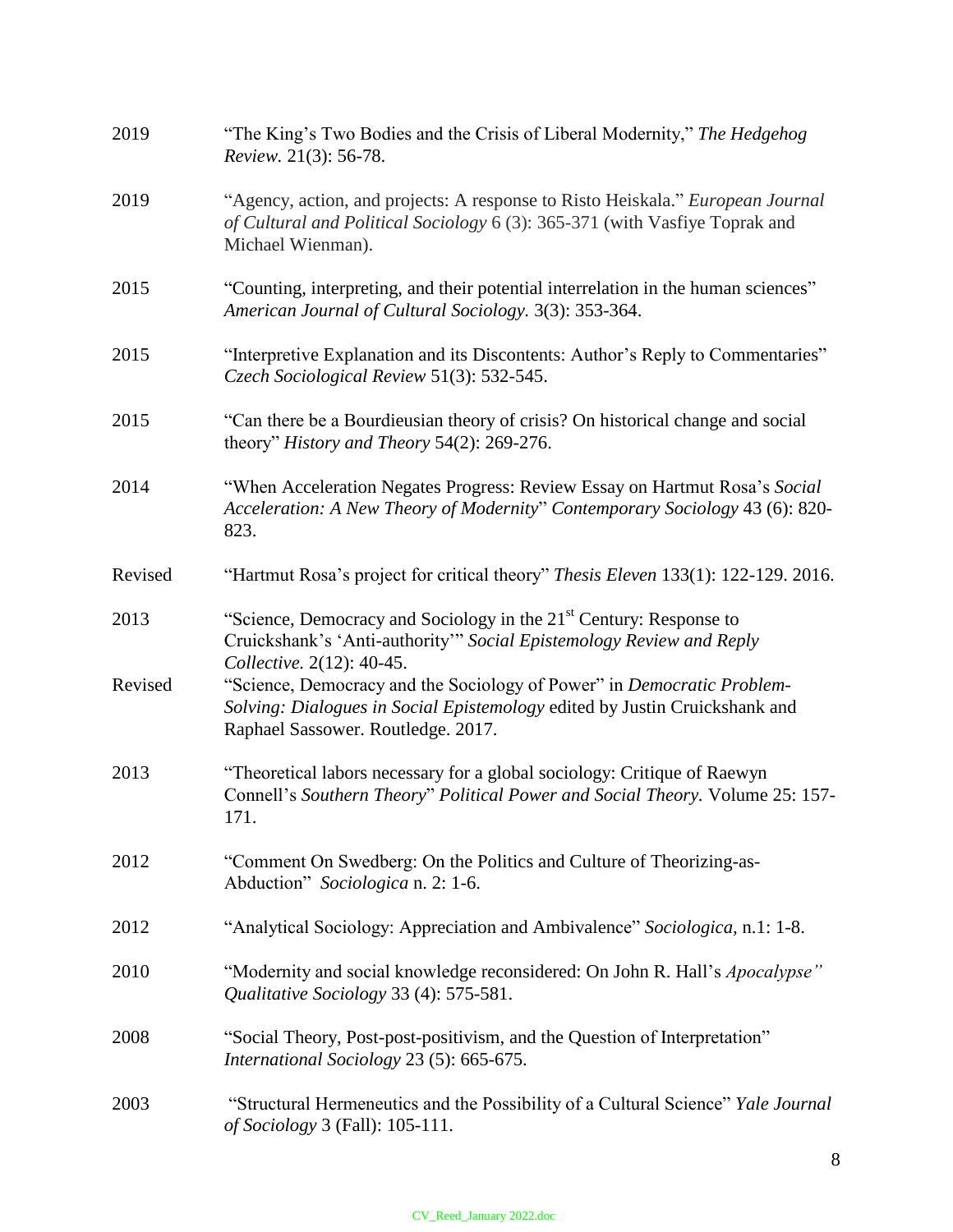## 01.13.2021

# **Book Reviews**

| 2016 | "Book Review: Michael Hecter, Alien Rule." Contemporary Sociology. 45 (4):<br>451-453.                                                                                   |
|------|--------------------------------------------------------------------------------------------------------------------------------------------------------------------------|
| 2015 | "Book Review: Emily Erikson, <i>Between Monopoly and Free Trade." American</i><br>Journal of Sociology. 121, no. 3 (November 2015): 962-965.                             |
| 2013 | "Book Review: Uta Gerhardt, The Social Thought of Talcott Parsons."<br>Contemporary Sociology. 43(1). 2014.                                                              |
| 2010 | "Book Review: Ari Adut, On Scandal: Moral Disturbances in Society, Politics,<br>and Art." American Journal of Sociology. 115 (4): 1325-1328.                             |
| 2009 | "Book Review: John Frauley and Frank Pearce, editors, Critical Realism and the<br>Social Sciences: Heterodox Elaborations." Contemporary Sociology. 38 (2): 194-<br>196. |
| 2002 | "Book Review: Ann Swidler, Talk of Love: How Culture Matters." Theory and<br>Society. 31 (6): 785-94.                                                                    |

# **Newsletter Contributions**

| 2013 | "Response to Critics: Interpretation and Social Knowledge." Trajectories<br>Summer.                                                                                                                                        |
|------|----------------------------------------------------------------------------------------------------------------------------------------------------------------------------------------------------------------------------|
| 2012 | "A Note on <i>Interpretation and Social Knowledge</i> ," <i>Theory</i> . Spring/Summer.                                                                                                                                    |
| 2012 | "What is the JTS for?" <i>Perspectives</i> 34(2).                                                                                                                                                                          |
| 2008 | "Language as a Metaphor for Culture and the Uses of Theory in Cultural<br>Sociology." <i>Perspectives</i> 30 (2).                                                                                                          |
| 2006 | "Theory, Culture, and Understanding: Clifford Geertz, 1926-2006," Theory<br>Fall/Winter<br>Reprinted, with minor additions, in Nexus, The Newsletter of the Australian<br>Sociological Association, September 2007, 19(3). |
| 2004 | "Love and Theory: Other Ways Culture Could Matter" Culture (Newsletter for the<br>Section on the Sociology of Culture, ASA), 18 (2).                                                                                       |
| 2004 | "The Beginning of an Era: Sociological Theory a Generation after the Cultural<br>Turn (A Response to Seidman)," <i>Perspectives</i> , 27(1).                                                                               |
| 2003 | "Introduction" and "Comment on the Yale-Konstanz Debates" in Theory                                                                                                                                                        |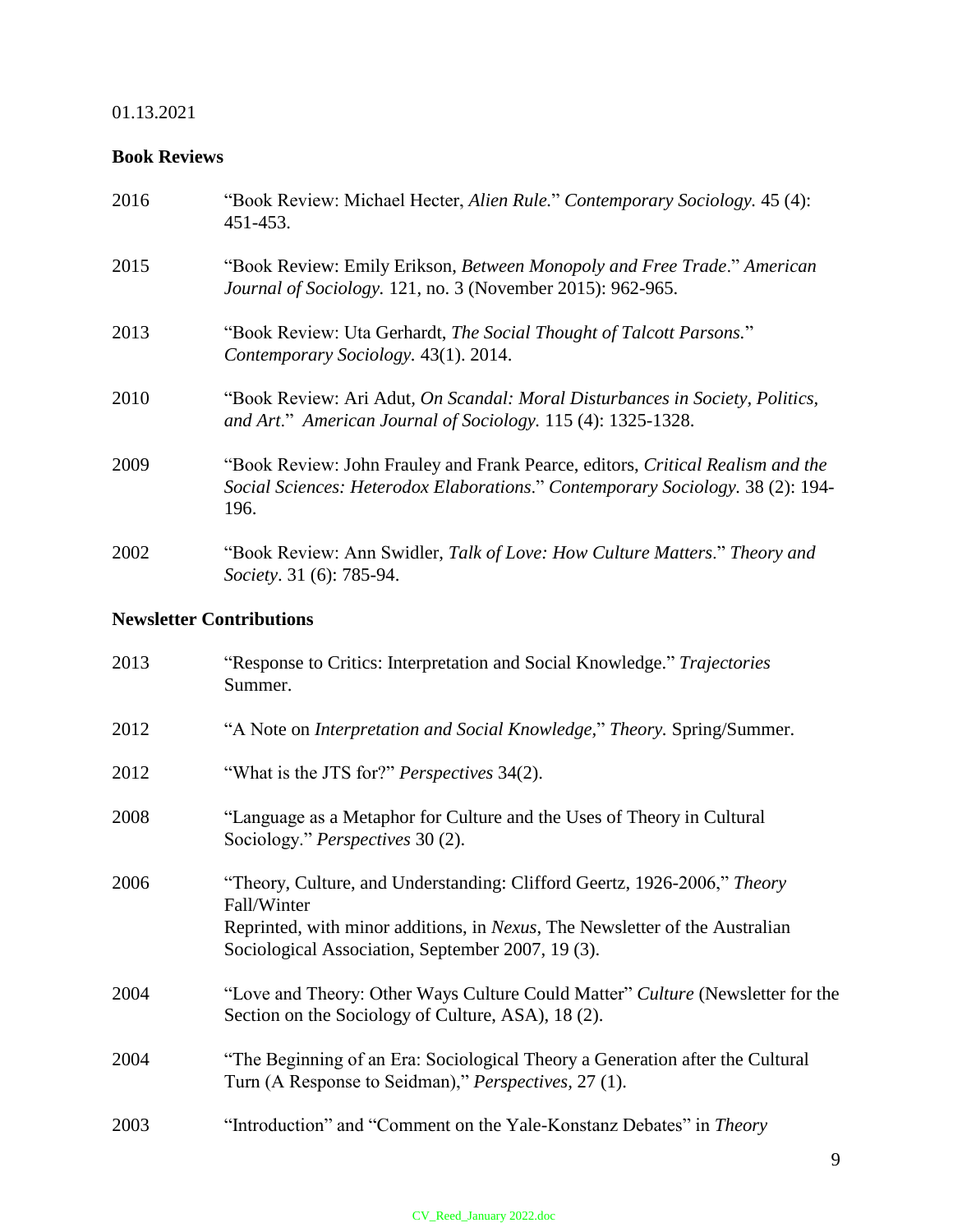|      | (Newsletter for the Research Committee on Sociological Theory, ISA). Spring.                                                                                            |
|------|-------------------------------------------------------------------------------------------------------------------------------------------------------------------------|
| 2002 | "The Turn from Scientific to Normative Hermeneutics" in <i>Theory</i> (Newsletter for<br>the Research Committee on Sociological Theory, ISA). Fall.                     |
| 2001 | "Report on Cultural Turn III: Profane and Sacred" in <i>Culture</i> (Newsletter for the<br>Section for the Sociology of Culture, ASA), Spring (with Jeffrey Alexander). |

## **SELECTED INVITED PRESENTATIONS**

"Power in Modernity," Gender, Power and Theory Book Salon, May 7, 2021

"Agency, Alterity and the King's Two Bodies" University of North Carolina at Greensboro, February 26, 2021 Hamilton College, February 23, 2021 Northwestern University, January 28, 2021 Tsinghua University, December 12, 2020 University of Chicago, Sociology Department, November 4, 2020 University of Virginia, Sociological Working Group on Aesthetics, Meaning and Power, September 18, 2020

"Power in Modernity," Book Presentation, American University, October 12, 2020

"Modernity as the Creative Destruction of the King's Two Bodies" University of California at Los Angeles, Sociology Department, February 5, 2020 Columbia University Sociology Department, February 19, 2020

Keynote Lecture: "Pragmatics of Delegation: The King's Two Bodies and its Afterlives," Snapshots of 21st Century Citizenship: New Approaches to Young Citizens' Political Practices, Center for Sociology and Democracy, University of Tampere, Finland, December 12-13, 2019.

"A Hole where Freud Used to Be," seminar on *Freud as a Social and Cultural Theorist,* Institute for Advanced Studies of Culture, Charlottesville, VA November 8, 2019

"Delegation and Domination: Modernity as the Creative Destruction of the King's Two Bodies," Harvard University, Workshop in History, Culture, and Society, October 25, 2019.

Conference Plenary: "What is a State of Exception?" Center for Cultural Sociology, Yale University, *Meaning and Performing: Expressive, Civil and Material.* New Haven, Connecticut, April 26-27.

"Modernity as the Creative Destruction of the King's Two Bodies: Rebellion and Power in Seventeenth- and Eighteenth-century North America," Northwestern University, Comparative-Historical Social Science Workshop, April 12, 2019.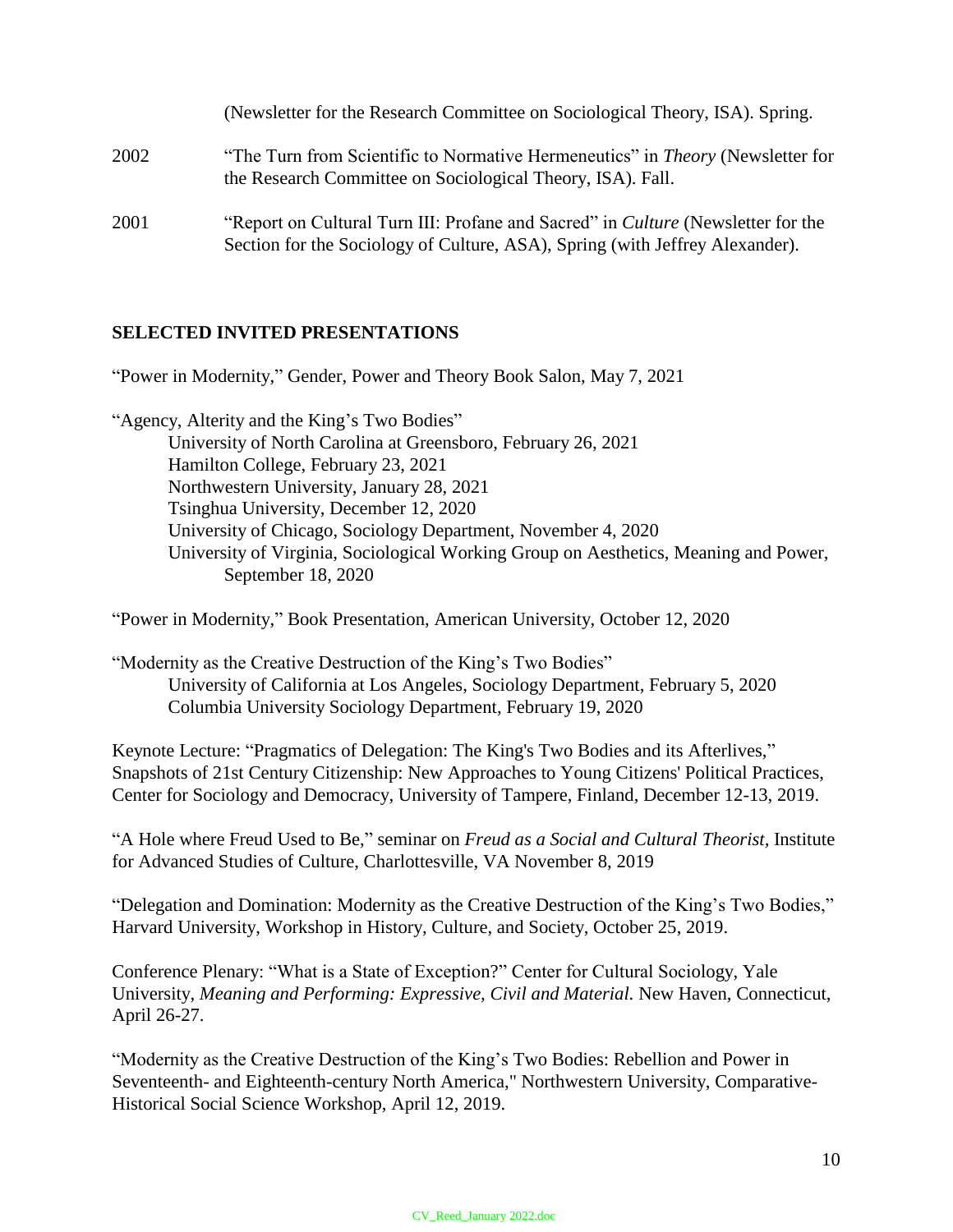## 01.13.2021

"State by Demonstration: Violence and Publicity in the early American republic," University of California at Riverside, Sociology Department Colloquium, February 14, 2019.

"State of Exception: The View from Historical Sociology," New School for Social Research. Sociology Department Colloquium Series. October 9, 2018.

"Public Whiskey, or, How to Build a General Government," Yale MacMillan Center for Historical Enquiry and the Social Sciences, September 28, 2018

"What is a Project?" Roots and Branches of Interpretive Sociology, August 11, 2018, Philadelphia, PA

"Interpretive Methods: A Panel Discussion on Levels of Analysis and Levels of Abstraction," Roots and Branches of Interpretive Sociology, August 11, 2018, Philadelphia, PA

"Crisis, Sovereignty, and Exceptionality: A Sociological Theory," Plenary Session, Crisis of history and the history of crisis" a mini-conference on Comparative and Historical Sociology, August 10, 2018, Philadelphia, PA

"Popular Sovereignty and the People's Two Bodies: Who's Really in Charge," Faculty Colloquium, Bard College Berlin, October 5, 2017 (with Michael Weinman)

"Distributed Sovereignty in the Early American Republic," Public lecture at Bard College Berlin, October 4, 2017.

"Power in Semiotic Social Theory," University of Tampere, Friday November 11, 2016.

"Chains of Power and their Representation"

Faculty of Humanities, Charles University, October 11, 2016. Lewis A. Coser Lecture and Salon. Seattle, Washington, August 23, 2016.

"States and Performative Power"

Masaryk University, "Conflict in Identities, Identities in Conflict" Conference, October 13, 2016.

Brown University Sociology Colloquium, April, 2015

Harvard University, Culture and Social Analysis Workshop & Historical Sociology Workshop, March 27, 2015.

University of Illinois-Chicago Sociology Colloquium, March 11, 2015.

"Normativism and Interpretivism, a discussion of two chapters from *Interpretation and Social Knowledge*" Institute for the Advanced Studies in Culture, University of Virginia, October 3, 2014

"Counterfactuals" Politics and Culture Workshop, Department of Sociology, University of North Caroline at Chapel Hill, October 2, 2014.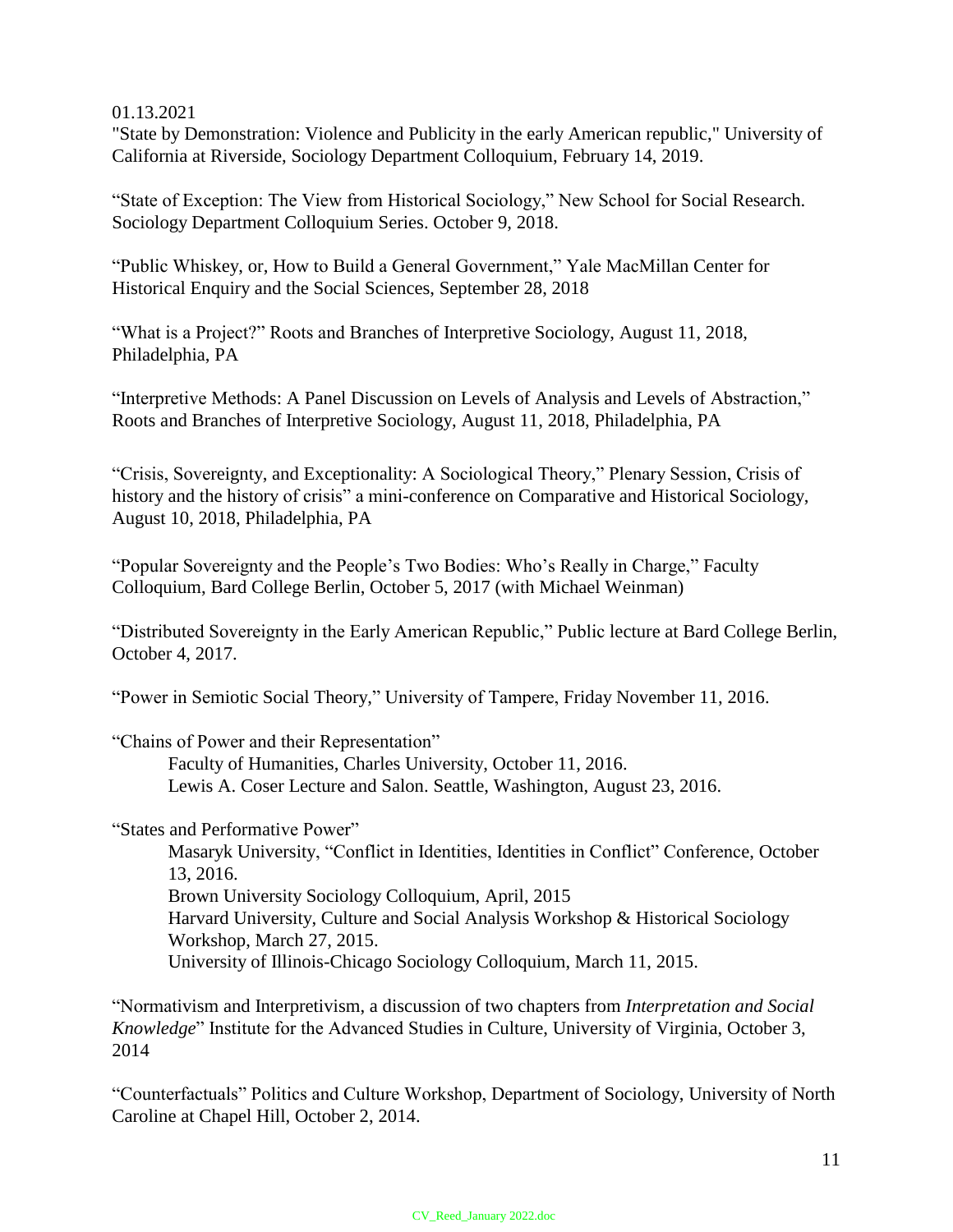"Assembling the Crisis: A Processual Approach to Problems with Sovereignty," Sociology Colloquium Series, University of North Carolina at Chapel Hill, October 1, 2014.

"Power, Crisis, and Performative Domination," Keynote Address, Power, Culture, and Economy Conference, Tampere, Finland, August 25-27, 2014.

"The Crystallization of Crisis and (some of) its Consequences," University of California-San Diego, April 24, 2014.

"The Crystallization of Crisis," University of Virginia, March 27, 2014.

"Cosmic Intellectuals, Charismatic Warrior Heroes, and Temporizing Rebels: Explaining the use of culture during crisis," Boston University, February 14, 2014.

"How to think about events: A Sociohistorical Perspective." Yale University, November 1, 2013.

"Comment on Danermark" Critical Realism: Problems and Prospects, New York City, August 14-15.

"Life beyond the mechanism: from forcing to forming causes (and back again) in social research," Sociology in Progress Lecture Series, Colorado State University, May 3, 2013

"Action during Crisis and Performantive Domination," New School for Social Research, December 6, 2012

"How do Events Work?" Michigan Social Theory Workshop, Spring, 2012.

"Causality Beyond the Mechanism" and "Modernity, Power, and Critical Sociology," Featured Speaker, Kultursociologisk Konferens, Campus Vaxjo, Linneas University, Sweden, November 18-18, 2011

"Power and Causality in Social Theory and Social Research," Sociology Colloquium Series, Univeristy of California-Riverside, November 3, 2010.

**"**Interpretation and Social Knowledge," Sussman Award Lecture, Yale University, New Haven, CT, May 3, 2008.

**"**On Minimal and Maximal Interpretation," invited lecture at "Clifford Geertz and the Human Sciences," Yale University, New Haven, CT, October 19-21, 2007.

"Cultural Theories of the Transition to Modernity," Section on Sociology of Culture Invited Session. Annual Meeting of the American Sociological Association, New York, NY, August 11-14, 2007. (With Julia Adams)

**"**Why Salem Made Sense," Transitions to Modernity Colloquium, Yale University, April 16, 2007.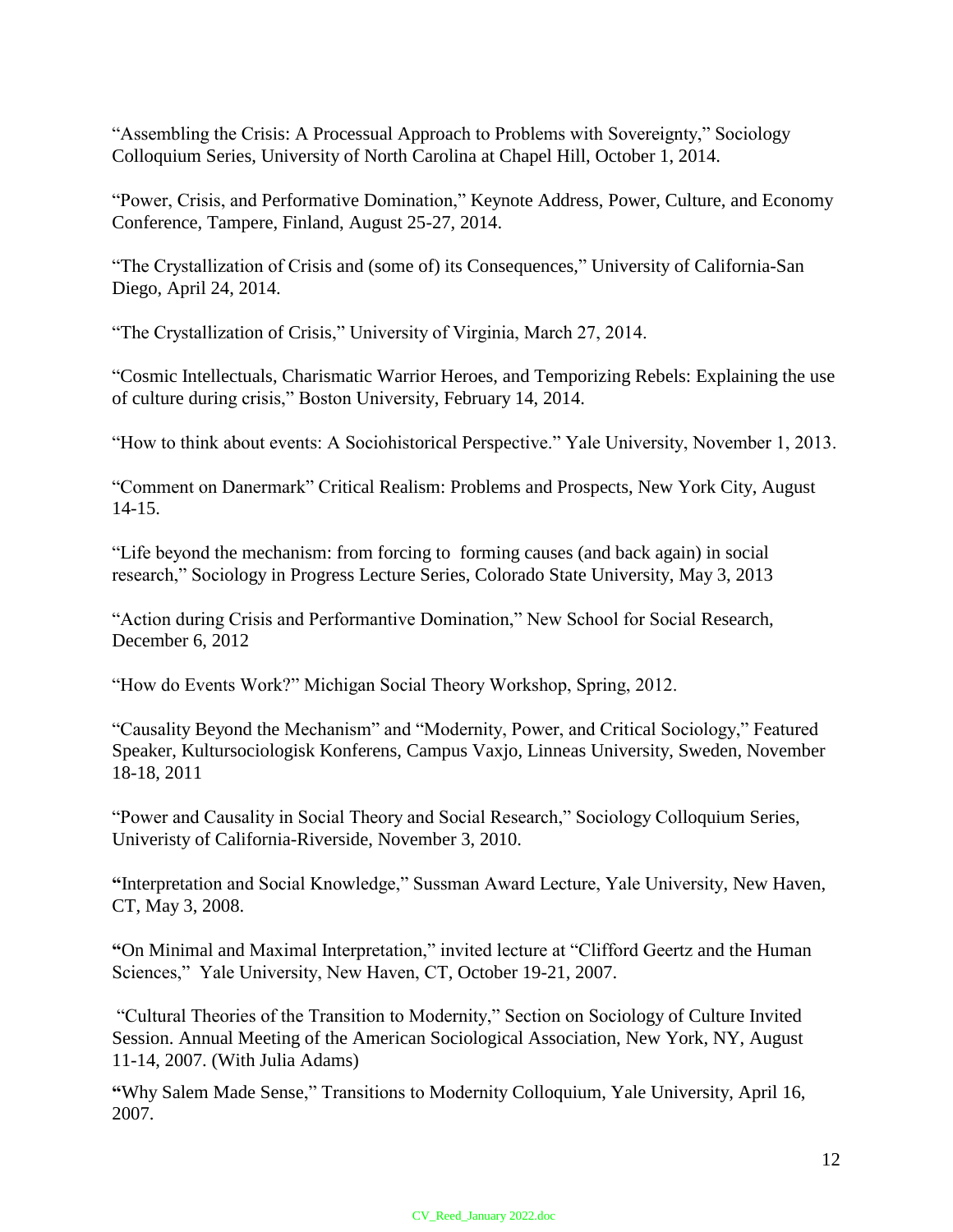# 01.13.2021 **SELECTED PRESENTATIONS AT PROFESSIONAL MEETINGS**

"Kafka's Sociology of Modernity," American Sociological Association annual meeting, August 10-14, 2020.

"Comments on Victoria Reyes' *Global Borderlands: Fantasy, Violence and Empire in Subic Bay, Philippines*" Social Science History Association annual meeting, Chicago, Illinois, November 21-24, 2019.

"Author meets Critics: *Global Borderlands* by Victoria Reyes," Social Science History Association Annual Meeting, Chicago, IL, November 20-24, 2019.

"Hermeneutics and Hierarchy," Social Science History Association Annual Meeting, Chicago, IL, November 20-24, 2019.

"Herman Husband and the Origins of American Political Theology," Social Science History Association Annual Meeting, Chicago, IL, November 20-24, 2019.

"Performing the Sovereignty of Violence: The Unravelling of Revolutionary Time in China (1966-1968)" American Sociological Association Annual Meeting, New York, NY, August 10- 13, 2019.

"Unravelling the Revolution: The Performance of Politics in China, 1966-1968" Social Science History Annual Meeting, Phoenix, AZ, November 8-11, 2018 (With Xiaohong Xu)

"A Pragmatist Approach to Causality and Comparison in Historical Sociology," American Sociological Association Annual Meeting, August 11-14, 2018, Philadelphia, PA (With Paul Lichterman)

"Notes on a Theory of Power and Agency" Power and Governance: Forms, Dynamics, Consequences. University of Tampere, August 27-29, 2018 Tampere, Finland

"Anarchy and Authority in Processual Sociology," Social Science History Association Annual Meeting, Montral, Canada, November 2-5, 2017

"Comments on Aaron Panofsky's *Misbehaving Science,*" Social Science History Association Annual Meeting, Montral, Canada, November 2-5, 2017

"On the very idea of cultural sociology: the sequel," Social Science History Association, Annual Meeting, Montral, Canada, November 2-5, 2017

"Rectors, Actors, and Others: Notes on the nodal analysis of power and its implications for theorizing agency," Whose Got the Power? Philosophical Critique of Social and Political Structures. Conference at the University of Iceland, Reykjavik, October 6-7, 2017 (with Michael Weinman<sup>"</sup>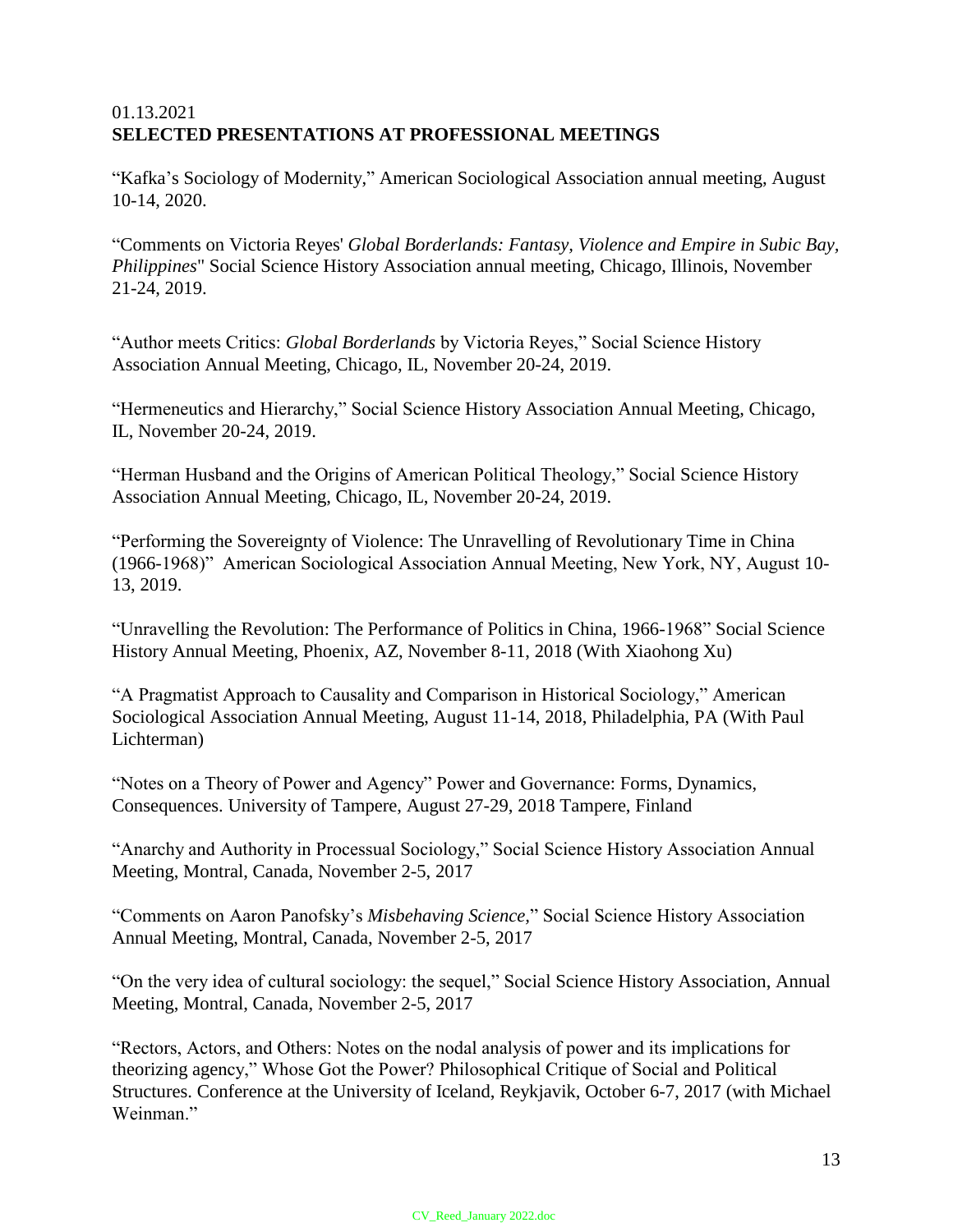"Interpreting Crisis and Explaining the Use of Discourse: Conceptual Methodology of 'Eventful' Historical Sociology" American Sociological Association Annual Meeting, San Francisco, CA. 2014.

"Modernity Reconfigured," International Sociological Association World Congress, Yokohama Japan, 2014.

"On Claire Decoteau's Ancestors and Antiretrovirals" Presented at Social Science History Association Annual Meeting. Chicago, November 21-24, 2013.

"The Whiskey Rebellion and American Empire" Presented at Social Science History Association Annual Meeting, Chicago, Nov. 21-24, 2013.

"Bacon's Rebellion, Charismatic Authority, and the Uncertainties of Imperial Semiotics," Social Science History Association Meetings, Vancouver, BC. November 1-4, 2012.

"Reply to critics" Author Meets Critics Session on *Intepretation and Social Knowledge,* Social Science History Association Meetings, Vancouver, BC. November 1-4, 2012.

"Mechanism and Metaphor: On Realism and Causal Pluralism in Sociology," Annual Meeting of the American Sociological Association, Denver, CO, August 13-16, 2012.

"Power is Causality, or, How to Explain Bacon's Rebellion," Annual Meeting of the American Sociological Association, Las Vegas, NV, August 20-23, 2011.

"Theorizing the Power-Causality Link," Philosophy and the Social Sciences, Prague, Czech Republic, May 11-15, 2011.

"Power and Causality," Social Science History Association annual conference, Chicago, Illinois, November 18-21, 2010.

"Don't let the women near the cosmos: The Imagination of Agency and the Crisis of Puritan Patriarchy" Social Science History Association annual conference, Long Beach, California, November 11-14, 2009.

"Identifying the Mechanism and Disclosing the Landscape: Notes on Social Causation in History," Social Science History Association annual conference, Long Beach, California, November 11-14, 2009.

"Culture in the Transitions to Modernirty: Seven Sociological Models" Comparing Past and Present conference at University of California, Berkeley, August 12, 2009. (With Julia Adams)

"Realism/Interpretation" Annual Meeting of the American Sociological Association, San Francisco, August 8-11, 2009.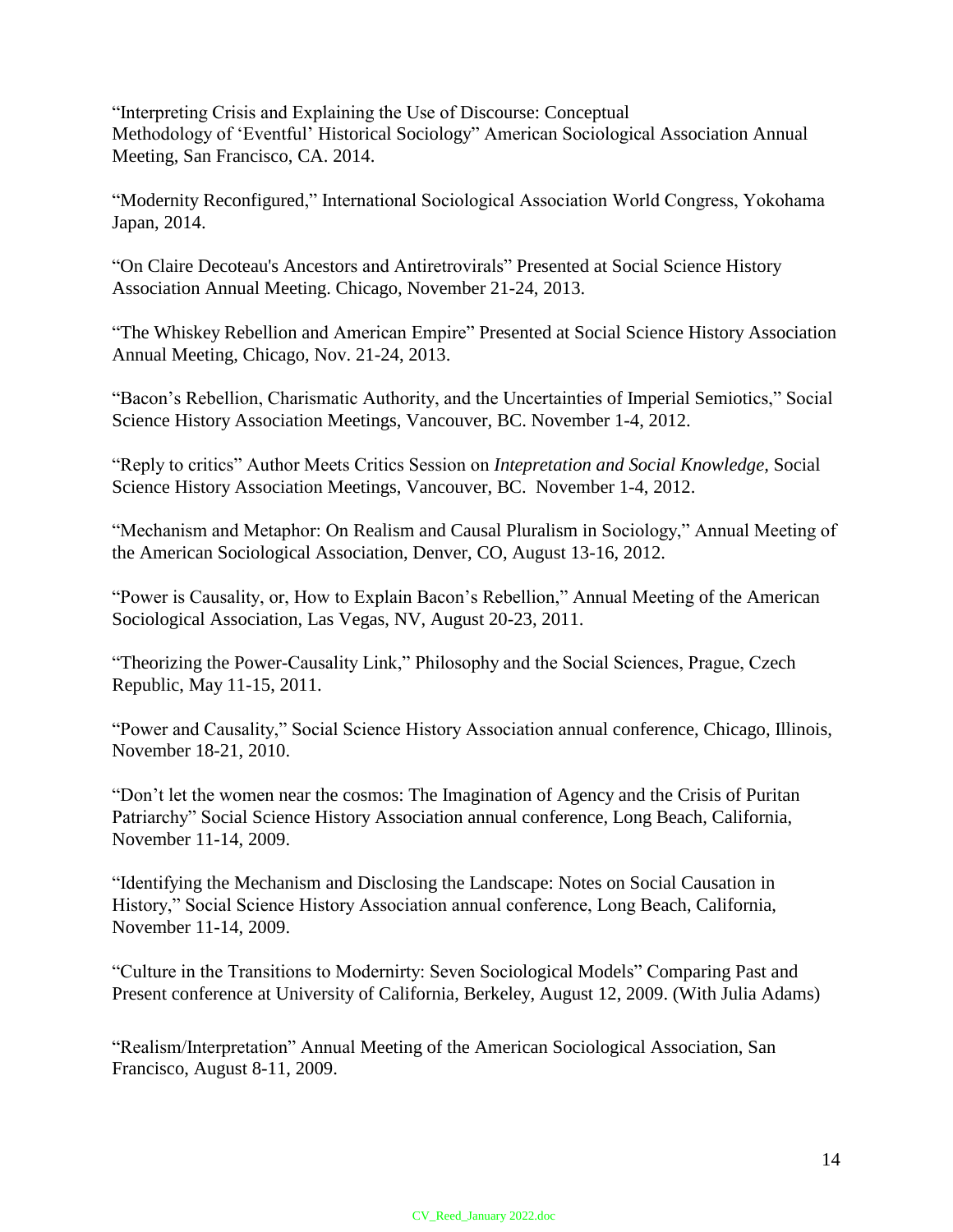01.13.2021 "Ontology and Anti-Ontology in Social Explanation," Philosophy of Social Science Roundtable, Emory University, Atlanta, March 20-22, 2009.

"How to stop a witch hunt and change a culture," Annual Meeting of the American Sociological Association, Boston, MA, August 1-4, 2008.

"Meaning and Sociological Explanation, or, How to Explain Witch Hunts," Annual Meeting of the American Sociological Association, New York, NY, August 11-14, 2007.

"The Spirit of Witchhunting and Its Discontents," Yale Center for Cultural Sociology Conference 2007: Meaning, Identity and Interaction, April 27 & 28, 2007.

"The problem of sociological knowledge reframed." Introduction to session, "Beyond the Crisis of Interpretation." World Congress of the International Sociological Association, Durban, South Africa, July 28, 2006.

"Witchcraft, Rationality, and Other Bad Things Women Do." Reality, Representation, Solidarity, Conference at Yale University, New Haven, CT, April 22, 2006.

"Social Dramas, Shipwrecks, and Cockfights: Three Types of Social Performance." Annual Meeting of the American Sociological Association, Philadelphia, PA, August 13-16, 2005

"Three Approaches to Knowledge in the Social Sciences: Realist, Normative, Interpretive," American Sociological Association Junior Theorists Symposium, University of Pennsylvania, Philadelphia, PA, August 12, 2005.

"The Context of Investigation and the Context of Explanation." Culture in the World: Inaugural Conference for the Center for Cultural Sociology, Yale University, New Haven, CT, May 6-9, 2005.

"Three Ideal Types of Social Performance." Paper presented at Meisterklasse with S.N.Eisenstadt, Mary Douglas, Jan Assmann, and Ralf Dahrendorf, University of Konstanz, Germany. September 1-10, 2003.

"Civil Society, Cultural Sociology, and Contemporary Political Theory." Annual Meeting of the American Sociological Association, Atlanta, GA, August 16-19, 2003.

"Structural Hermeneutics and the Possibility of a Cultural Science."  $4<sup>th</sup>$  International Social Theory Colloquium, Tampa, FL, May 18-20, 2003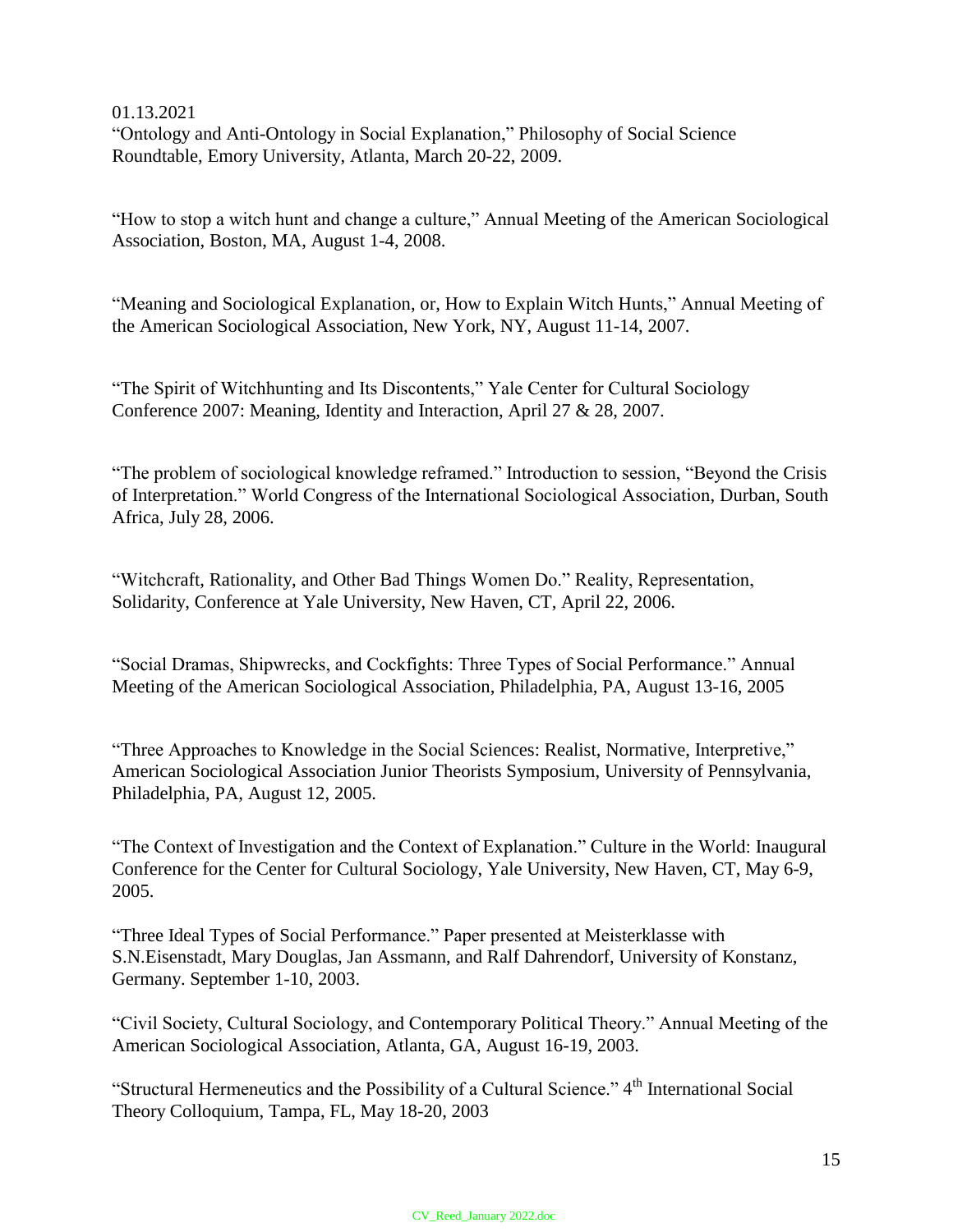"Love and Theory: Other Ways Culture Could Matter," Author-Meets-Critics session on Ann Swidler's *Talk of Love*, Meeting of the Pacific Sociological Association, Pasadena, CA, April 3- 6, 2003.

## **PROFESSIONAL ACTIVITIES AND SERVICE**

Co-Chair, Richard and Page-Barbour Committte, University of Virginia, 2020-Present

Richards and Page-Barbour Committee, University of Virginia, 2016-2019

Book Review Editor, *American Journal of Cultural Sociology,* 2015-Present

Editorial Board, *The Sociological Quartetly,* 2015-Present

Editorial Board, *Contemporary Sociology,* 2014-2017

Member, Theory Prize Committee, Theory Section of the American Sociological Association, 2015-2016

National Endowment for the Humanities Panelist/Reviewer, 2014

Member, Mary Douglas Prize Committee for Best Book in the Sociology of Culture, 2012-2013

Chair, Charles Tilly Award Committee for Best Paper in Comparative-Historical Sociology, 2012-2013

Board Member, Center for Advanced Research and Teaching in the Social Sciences, University of Colorado at Boulder, 2012-

Council Member, ASA section for Comparative and Historical Sociology, 2012-2014

Consulting Editor, *American Journal of Sociology,* 2011-2013

Editorial Board, *European Journal of Social Theory,* 2010-

Co-Editor, *Trajectories,* Newsletter for ASA section for Comparative and Historical Sociology, 2009-2011

Editorial Board, *Sociological Theory,* 2008-2011

Organizer, Roundtables, Theory Section of the American Sociological Association 2010, 2011

Nominations Committee, Section on the Sociology of Culture, American Sociological Association, 2009-2010.

Chair, Nominations Committee, Section on the Sociology of Culture, American Sociological